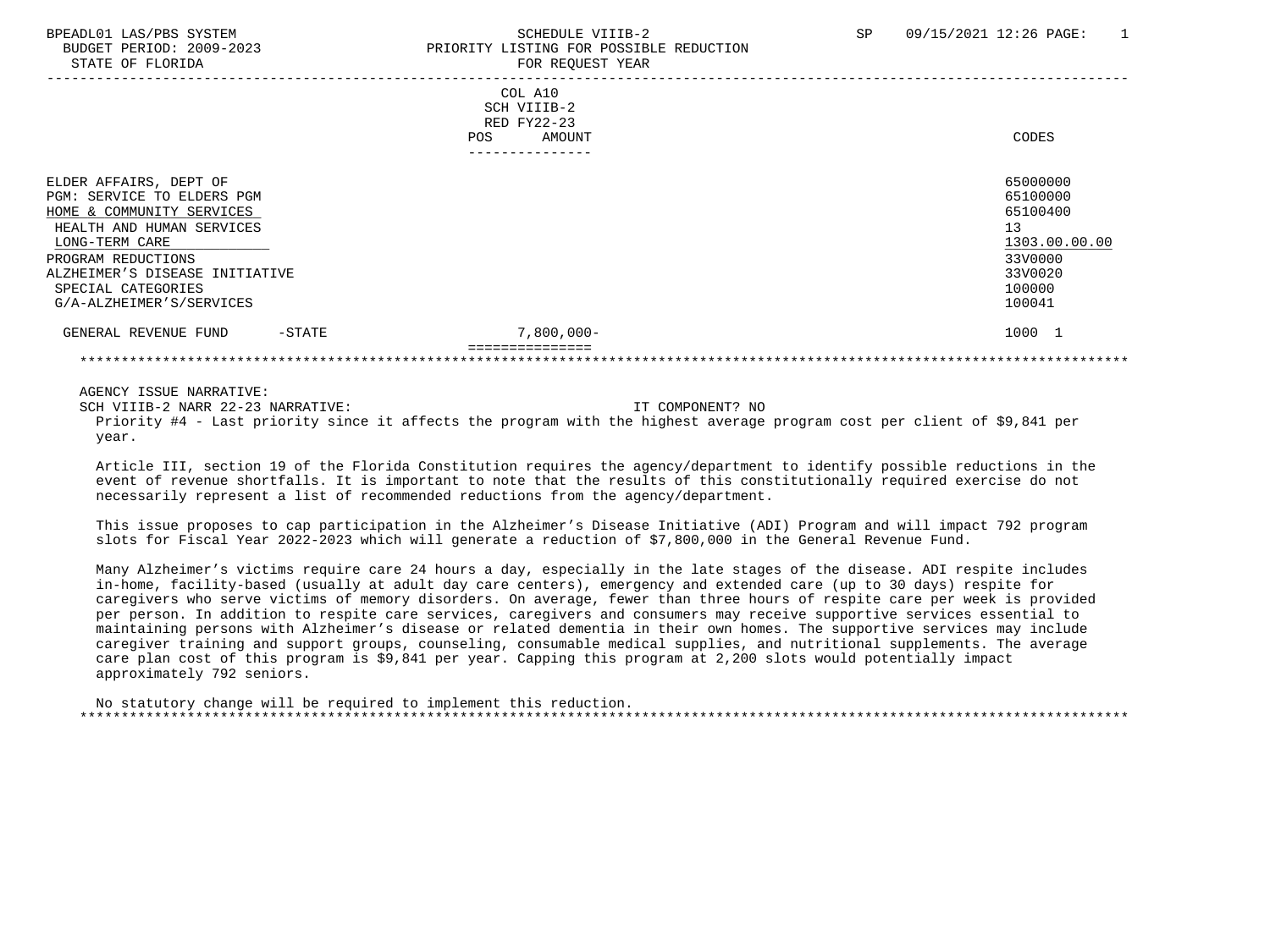BUDGET PERIOD: 2009-2023 PRIORITY LISTING FOR POSSIBLE REDUCTION STATE OF FLORIDA FOR REQUEST YEAR ----------------------------------------------------------------------------------------------------------------------------------- COL A10 SCH VIIIB-2 RED FY22-23 POS AMOUNT CODES --------------- ELDER AFFAIRS, DEPT OF 65000000 PGM: SERVICE TO ELDERS PGM<br>HOME & COMMUNITY SERVICES 65100400 HOME & COMMUNITY SERVICES HEALTH AND HUMAN SERVICES 13  $\underline{\text{LONG-TERM CARE}}$   $\underline{\text{1303.00.00}}$  PROGRAM REDUCTIONS 33V0000 COMMUNITY CARE FOR THE ELDERLY **ELECT AND SERVICE SERVICE SERVICE SERVICE SERVICE SERVICE SERVICE SERVICE SERVICE**<br>SPECIAL CATEGORIES 300000 SPECIAL CATEGORIES 100000 POSTAGORIES AND SERVICE SUPERFORMATION OF SERVICE SUPERFORMATION OF SUPERFORMATION OF SUPERFORMATION OF SUPERFORMATION OF SUPERFORMATION OF SUPERFORMATION OF SUPERFORMATION OF SUPERFORMATION OF SU G/A-COMMUNITY CARE/ELDERLY GENERAL REVENUE FUND -STATE  $7.900.000 -$  =============== \*\*\*\*\*\*\*\*\*\*\*\*\*\*\*\*\*\*\*\*\*\*\*\*\*\*\*\*\*\*\*\*\*\*\*\*\*\*\*\*\*\*\*\*\*\*\*\*\*\*\*\*\*\*\*\*\*\*\*\*\*\*\*\*\*\*\*\*\*\*\*\*\*\*\*\*\*\*\*\*\*\*\*\*\*\*\*\*\*\*\*\*\*\*\*\*\*\*\*\*\*\*\*\*\*\*\*\*\*\*\*\*\*\*\*\*\*\*\*\*\*\*\*\*\*\*\*

AGENCY ISSUE NARRATIVE:

SCH VIIIB-2 NARR 22-23 NARRATIVE: IT COMPONENT? NO Priority #3 - Third priority since it affects the program with the second highest average program cost per client of \$5,701 per year.

 Article III, section 19 of the Florida Constitution requires the agency/department to identify possible reductions in the event of revenue shortfalls. It is important to note that the results of this constitutionally required exercise do not necessarily represent a list of recommended reductions from the agency/department.

 This issue proposes to cap participation in the Community Care for the Elderly Program and will impact 1,385 program slots for Fiscal Year 2022-2023 which will generate a reduction of \$7,900,000 in the General Revenue Fund.

 The Community Care for the Elderly (CCE) Program provides community-based services organized in a continuum of care to help functionally impaired older people live in the least restrictive yet most cost-effective environment suitable to their needs. Services in this program include: adult day care, adult day health care, case management, case aide, chore, companionship, consumable medical supplies, counseling, escort, emergency alert response, emergency home repair, home-delivered meals, home health aide, homemaker, home nursing, information and referral, legal assistance, material aid, medical therapeutic services, personal care, respite, shopping assistance, transportation and other community-based services. The average care plan cost for this program is \$5,701 per year. Capping this program at 10,600 slots would potentially impact approximately 1,385 seniors.

 No statutory change will be required to implement this reduction. \*\*\*\*\*\*\*\*\*\*\*\*\*\*\*\*\*\*\*\*\*\*\*\*\*\*\*\*\*\*\*\*\*\*\*\*\*\*\*\*\*\*\*\*\*\*\*\*\*\*\*\*\*\*\*\*\*\*\*\*\*\*\*\*\*\*\*\*\*\*\*\*\*\*\*\*\*\*\*\*\*\*\*\*\*\*\*\*\*\*\*\*\*\*\*\*\*\*\*\*\*\*\*\*\*\*\*\*\*\*\*\*\*\*\*\*\*\*\*\*\*\*\*\*\*\*\*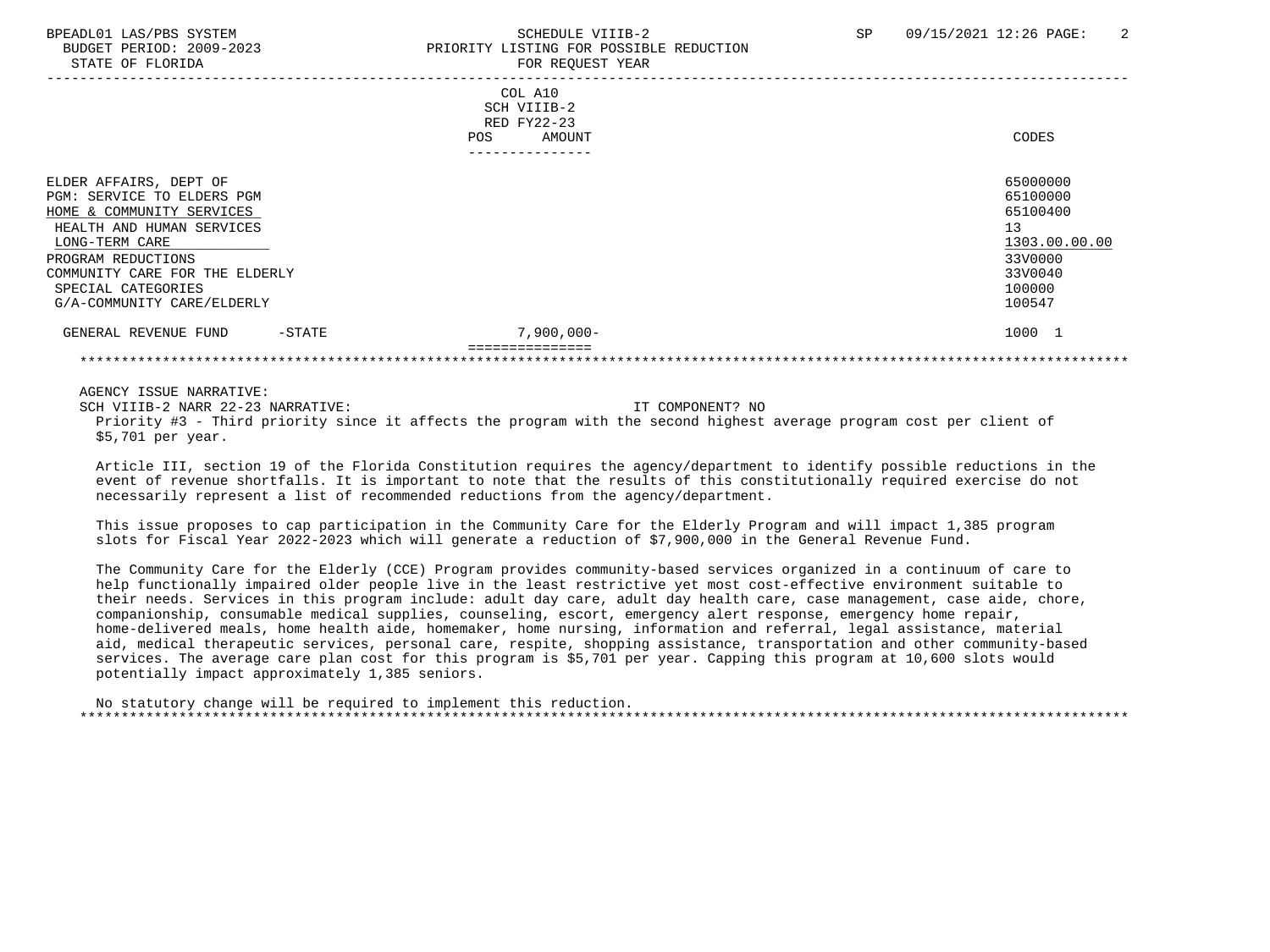BUDGET PERIOD: 2009-2023 PRIORITY LISTING FOR POSSIBLE REDUCTION STATE OF FLORIDA **FOR REQUEST YEAR**  ----------------------------------------------------------------------------------------------------------------------------------- COL A10 SCH VIIIB-2 RED FY22-23 POS AMOUNT CODES --------------- ELDER AFFAIRS, DEPT OF 65000000 ELDER AFFAIRS, DEPT OF 65000000 ELDER AFFAIRS, DEPT OF 65000000 ELDER AFFAIRS<br>PGM: SERVICE TO ELDERS PGM PGM: SERVICE TO ELDERS PGM<br>HOME & COMMUNITY SERVICES 65100000 HOME & COMMUNITY SERVICES HEALTH AND HUMAN SERVICES 13  $\underline{\text{LONG-TERM CARE}}$   $\underline{\text{1303.00.00}}$  PROGRAM REDUCTIONS 33V0000 HOME CARE FOR THE ELDERLY 33V0050<br>SPECIAL CATEGORIES 100000 SPECIAL CATEGORIES 100000 POSTAGORIES AND SERVICE SUPERFORMATION OF SERVICE SUPERFORMATION OF SUPERFORMATION OF SUPERFORMATION OF SUPERFORMATION OF SUPERFORMATION OF SUPERFORMATION OF SUPERFORMATION OF SUPERFORMATION OF SU G/A-COMMUNITY CARE/ELDERLY GENERAL REVENUE FUND -STATE  $3.900.000 -$  =============== \*\*\*\*\*\*\*\*\*\*\*\*\*\*\*\*\*\*\*\*\*\*\*\*\*\*\*\*\*\*\*\*\*\*\*\*\*\*\*\*\*\*\*\*\*\*\*\*\*\*\*\*\*\*\*\*\*\*\*\*\*\*\*\*\*\*\*\*\*\*\*\*\*\*\*\*\*\*\*\*\*\*\*\*\*\*\*\*\*\*\*\*\*\*\*\*\*\*\*\*\*\*\*\*\*\*\*\*\*\*\*\*\*\*\*\*\*\*\*\*\*\*\*\*\*\*\*

AGENCY ISSUE NARRATIVE:

SCH VIIIB-2 NARR 22-23 NARRATIVE: IT COMPONENT? NO Priority #2 - Second priority since it affects the program with the lowest average program cost per client of \$3,709 per year.

 Article III, section 19 of the Florida Constitution requires the agency/department to identify possible reductions in the event of revenue shortfalls. It is important to note that the results of this constitutionally required exercise do not necessarily represent a list of recommended reductions from the agency/department.

 This issue proposes to cap participation in the Home Care for the Elderly Program and will impact 1,051 program slots for Fiscal Year 2022-2023 which will generate a reduction of \$3,900,000 in the General Revenue Fund.

 The Home Care for the Elderly (HCE) Program encourages the provision of care for elders age 60 and older in family-type living arrangements in private homes as an alternative to institutional or nursing home care. Individuals must be 60 or older, have an income less than the Institutional Care Program (ICP) standard, meet the ICP asset limitation, be at risk of nursing home placement, and have an approved adult caregiver living with them who is willing and able to provide or assist in arranging for care. A basic subsidy is provided each month to the adult caregiver for support and maintenance of the elder, including some medical costs. A special subsidy may also be provided for services/supplies. The average care plan cost for this program is \$3,709 per year. Capping this program at 1,700 slots would potentially impact approximately 1,051 seniors.

 No statutory change will be required to implement this reduction. \*\*\*\*\*\*\*\*\*\*\*\*\*\*\*\*\*\*\*\*\*\*\*\*\*\*\*\*\*\*\*\*\*\*\*\*\*\*\*\*\*\*\*\*\*\*\*\*\*\*\*\*\*\*\*\*\*\*\*\*\*\*\*\*\*\*\*\*\*\*\*\*\*\*\*\*\*\*\*\*\*\*\*\*\*\*\*\*\*\*\*\*\*\*\*\*\*\*\*\*\*\*\*\*\*\*\*\*\*\*\*\*\*\*\*\*\*\*\*\*\*\*\*\*\*\*\*

TOTAL: LONG-TERM CARE 1303.00.00 PORT 200.00 PORT 200.00 PORT 200.00 PORT 200.00 PORT 200.00 PORT 200.00 PORT BY FUND TYPE GENERAL REVENUE FUND............ 19,600,000- 1000 ===============